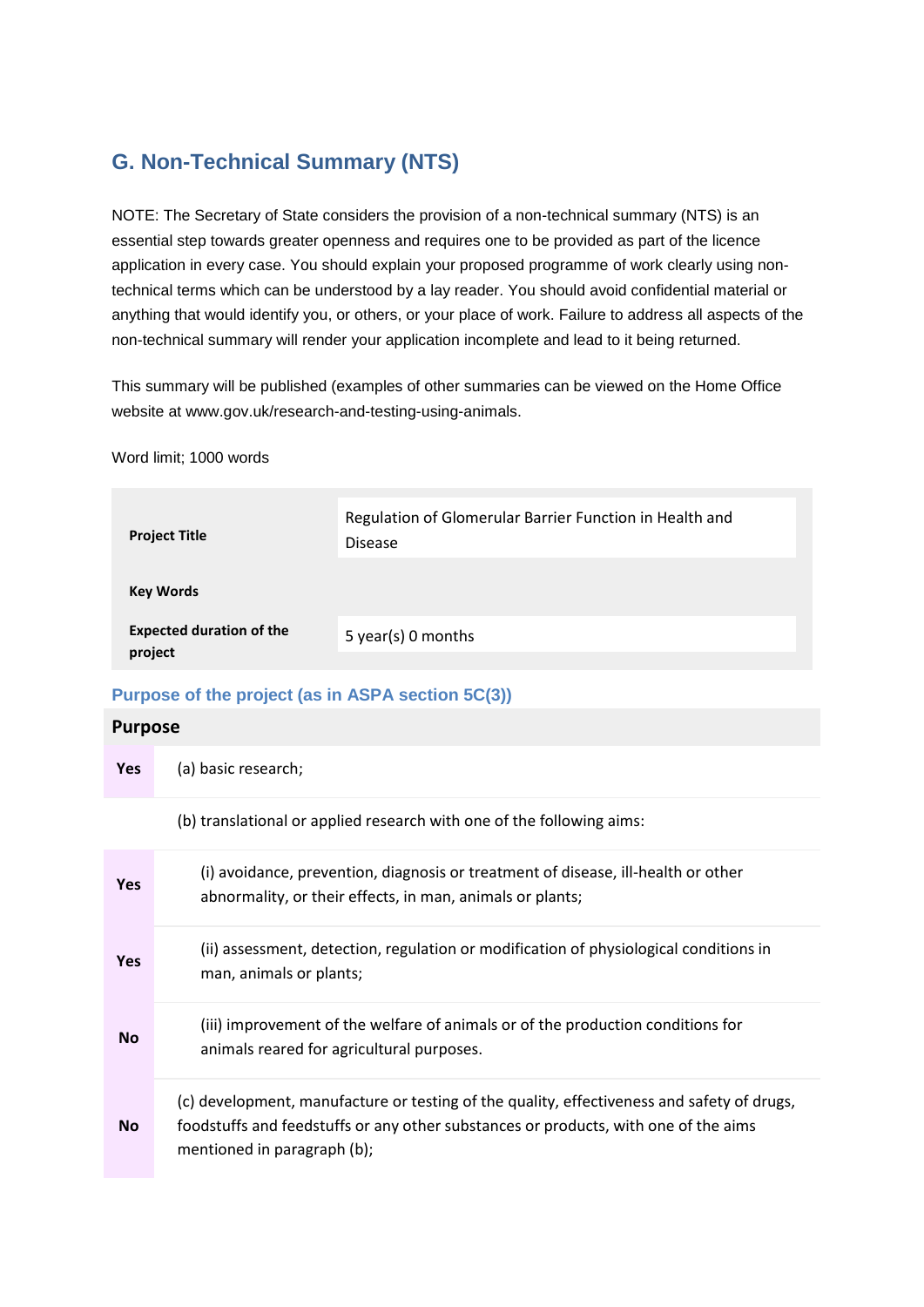| <b>No</b> | (d) protection of the natural environment in the interests of the health or welfare of man<br>or animals;                     |
|-----------|-------------------------------------------------------------------------------------------------------------------------------|
| <b>No</b> | (e) research aimed at preserving the species of animal subjected to regulated procedures<br>as part of the programme of work; |
| <b>No</b> | (f) higher education or training for the acquisition, maintenance or improvement of<br>vocational skills;                     |
| <b>No</b> | (g) forensic inquiries.                                                                                                       |

*Describe the aims and objectives of the project (e.g. the scientific unknowns or scientific/clinical needs being addressed):*

The overall focus of this research is to determine how the kidney filters are maintained in health and disrupted in disease. The experiments I propose will improve our understanding of the biology of kidney filters before applying this knowledge to test therapies that will prevent or stabilise the effects of glomerular disease in animal models. These studies will be the prelude to human studies of new treatments.

- We aim to find early biomarkers for kidney disease. We have already shown that mice with glomerular disease show very early structural changes in glomeruli and using proteomics we have identified new potential biomarkers.
- We aim to find mechanisms that cause kidney disease to progress in severity. We have shown that disrupting the ability of glomeruli to respond to mechanical forces can affect the progression of glomerular disease.
- We aim to identify and test new therapies for glomerular disease in zebrafish and mice.

# *What are the potential benefits likely to derive from this project (how science could be advanced or humans or animals could benefit from the project)?*

Chronic kidney disease (CKD) is a huge public health concern, affecting more than 10% of the global population and substantially increasing their mortality. When kidneys fail, renal replacement therapy with dialysis or transplantation is necessary but costs are escalating and replacement therapies are not universally accessible. Strategies to improve early detection of CKD and targeted therapy to prevent disease progression would have significant impact on improving human health. This research programme aims to identify early disease biomarkers and also new therapies for early intervention in CKD. As such this research could have significant impact on the early detection and treatment of kidney disease.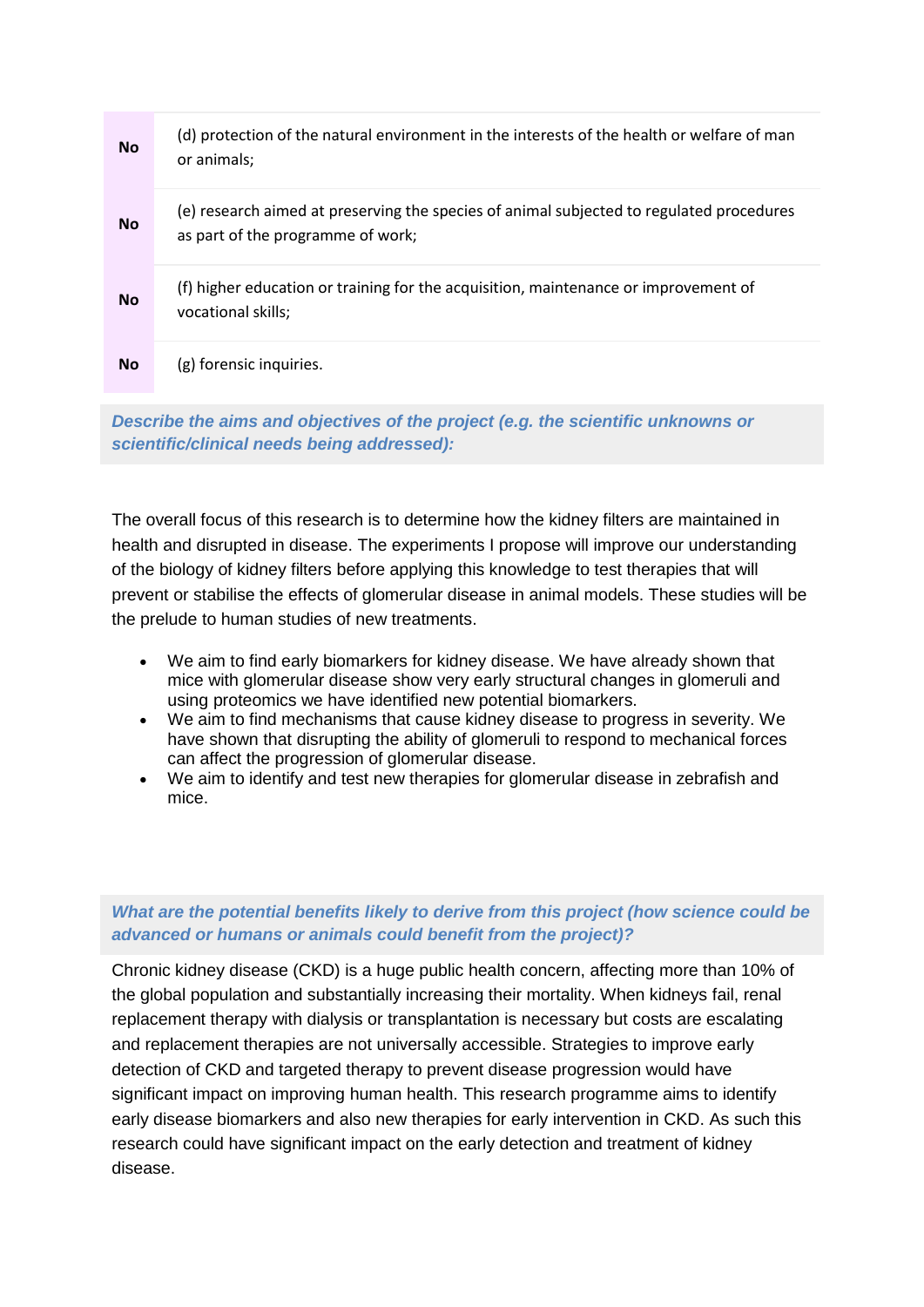## *What types and approximate numbers of animals do you expect to use and over what period of time?*

Mice 2000 over five years Zebrafish 150,000 over five years

# *In the context of what you propose to do to the animals, what are the expected adverse effects and the likely/expected levels of severity? What will happen to the animals at the end?*

The project has a 'Moderate' severity level. We will use breeding programmes so that, typically, clinically healthy parents (each carrying a mutant gene) are mated to produce litters containing animals with two mutant genes. The latter animals will have kidney and urinary tract malformations. Glomerular injury will be induced by removing kidney tissue or the administration of substances (e.g. chemicals, peptides, antibodies). Therapies (e.g. chemicals, peptides, antibodies or non harmful virus vectors) will be delivered to animals. In experiments, when the interventions are mild or moderate, we will cautiously follow the progress of mice in the year after birth. Should signs of ill health become apparent, the animal will be killed by a humane method.

## **Application of the 3Rs**

## *Replacement*

State why you need to use animals and why you cannot use non-protected animal alternatives

#### *Replacement*

We aim to determine whether new therapies can prevent or treat glomerular disease

Glomerular cell culture models alone provide limited insights into mechanisms of glomerular disease and response to therapies.

Currently there is no alternative to using live animals for preclinical models.

In addition the administration of treatments to whole animals we ensure that we can detect any (albeit unanticipated side effects) on other organs.

## *Reduction*

Explain how you will ensure the use of minimum numbers of animals

### *Reduction*

We will also study zebrafish as an alternative vertebrate model. It has a very simple embryonic kidney, with a glomerulus and 'proximal tubule' similar to those found in mammals. The inclusion of zebrafish in the current study is highly desirable because large numbers of embryos can be quickly generated and it is simple to manipulate gene